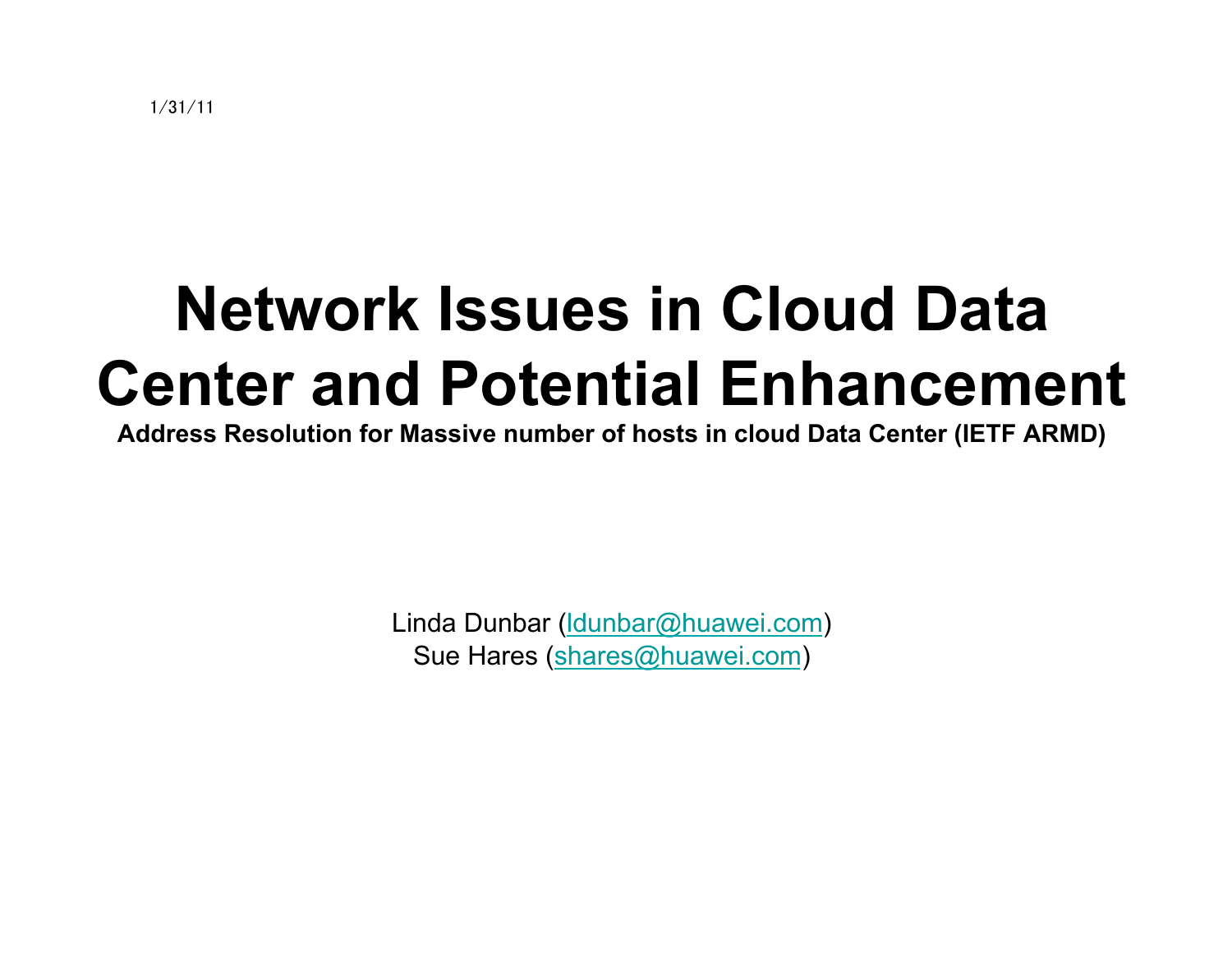### Network Innovation is the Key to Enable IDC Scalability and Agility

- **Even though Network is only about 15% of total IDC cost, today's network constraints (e.g. VLANs, ACLs, load balancer, broadcast domains) creates barriers to IDC agility and increases fragmentation of resources** 
	- lead to low server utilization and more power consumption
- **Agility is one of the most important requirements for Next-Gen IDC** 
	- The trend of DC is to scale out (i.e. more quantity of servers) instead of scale up (i.e. higher quality)
	- The ability to dynamically grow and shrink resources to meet the demand, and
	- to draw those resources from most optimal locations.

| <b>Amortized Cost</b> | Component      | <b>Sub-Components</b>          |
|-----------------------|----------------|--------------------------------|
| $\sim$ 45%            | Servers        | CPU, memory, storage systems   |
| $\sim$ 25%            | Infrastructure | Power distribution and cooling |
| $\sim$ 15%            | Power draw     | Electrical utility costs       |
| $\sim$ 15%            | Network        | Links, transit, equipment      |

#### **Cost Breakdown of a Typical Data Center**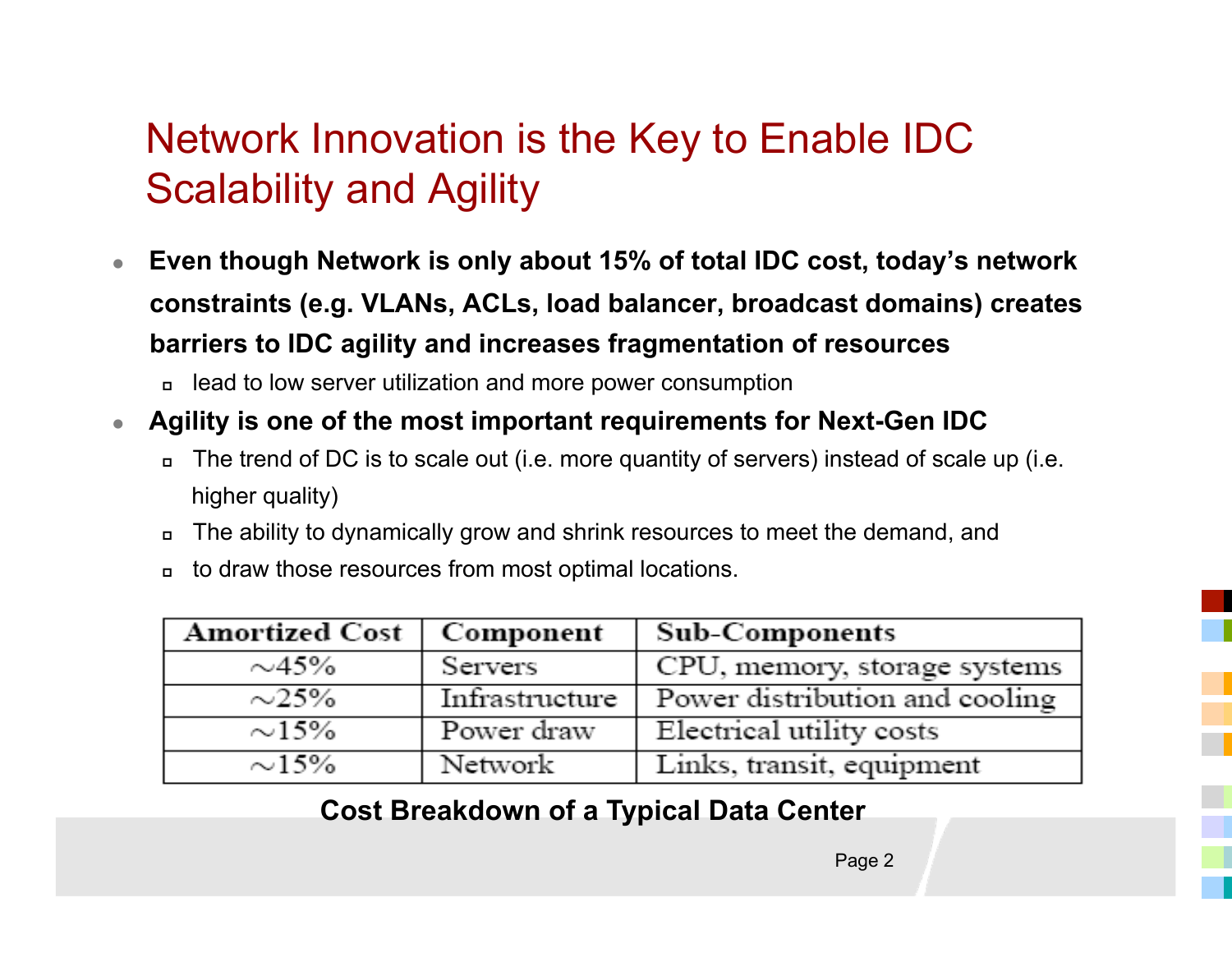# ARP problems in general

- **Hosts (applications) age out MAC to target IP mapping very frequently. Usually in minutes.** 
	- For Microsoft Windows (Window XP or 2003), the default ARP cache policy is to discard entries that have not been used in at least two minutes, and for cache entries that are in use, to retransmit an ARP request 10 minutes. For later Window systems, the timeout value is in seconds (for ND)
- **Servers/hosts and their applications behavior are unpredictable** 
	- They are from variety of vendors. Some of them frequently send ARP and other broadcast messages.
	- Typical low cost Layer 2 switches don't have sophisticated features to block broadcast data frames or have policy implemented to limit the flooding and broadcast storm.
- **Hosts frequently send out gratuitous ARP** 
	- a when it does a switch over (active to standby)
	- When they have software glitch
- **That is why most Layer 2 networks have traditionally been limited to less than 200 hosts.**

ł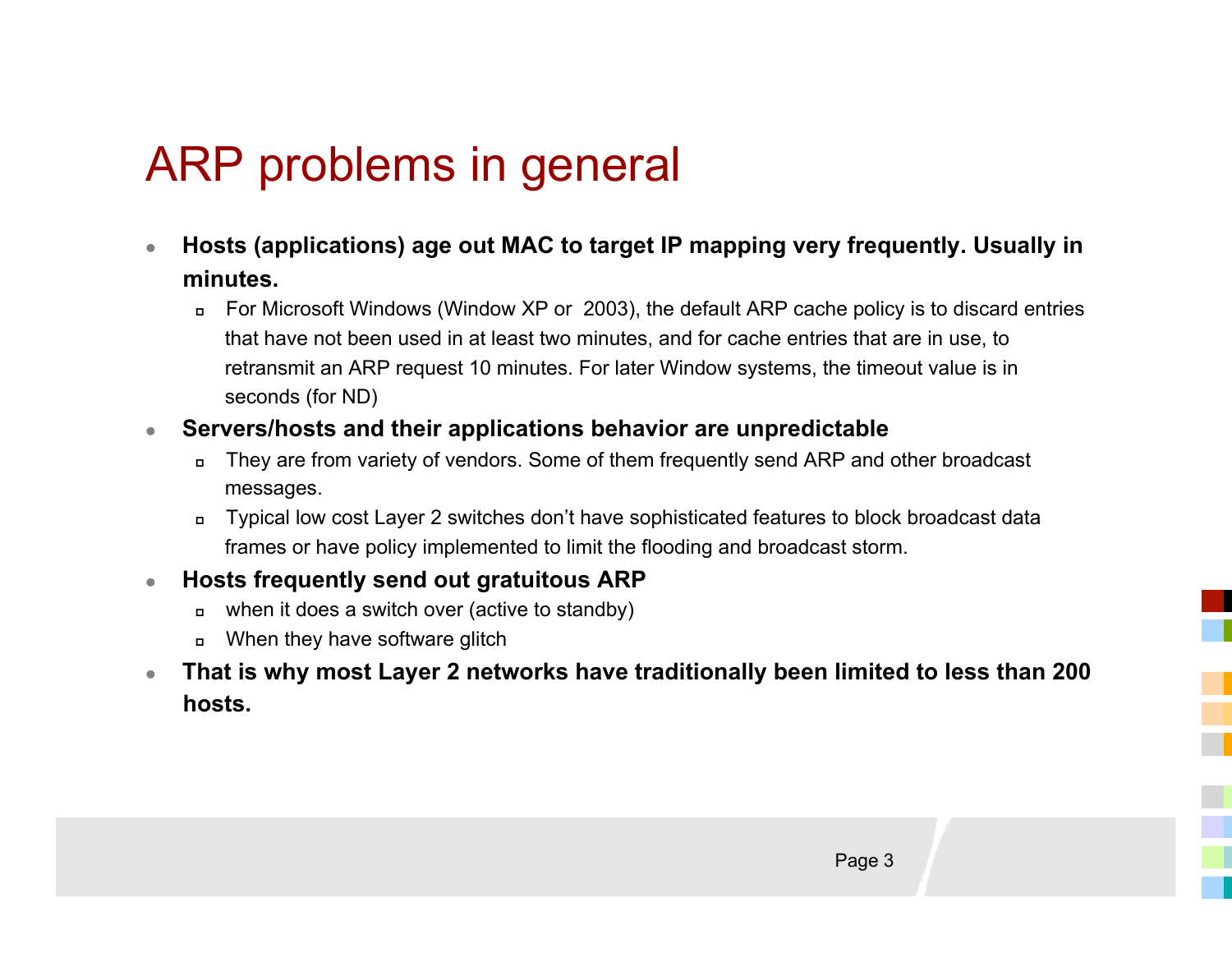# **When energy efficient placements are required in data center**

 **Traditional network design creates silos of servers, but broadcast is confined within very limited number of switch ports**

- **Energy and resource can be better utilized if all resources (servers, switch, etc) are combined to a bigger pool.** 
	- **Resource aware algorithms can use a placement that satisfies the processing requirements of each VM but require the minimal number of physical servers and switching devices.**

**With strict partition of server resources, each server only sees traffic on one VLAN** 

 $\frac{1}{2}$ 

0000000

 $\frac{1}{2}$ 

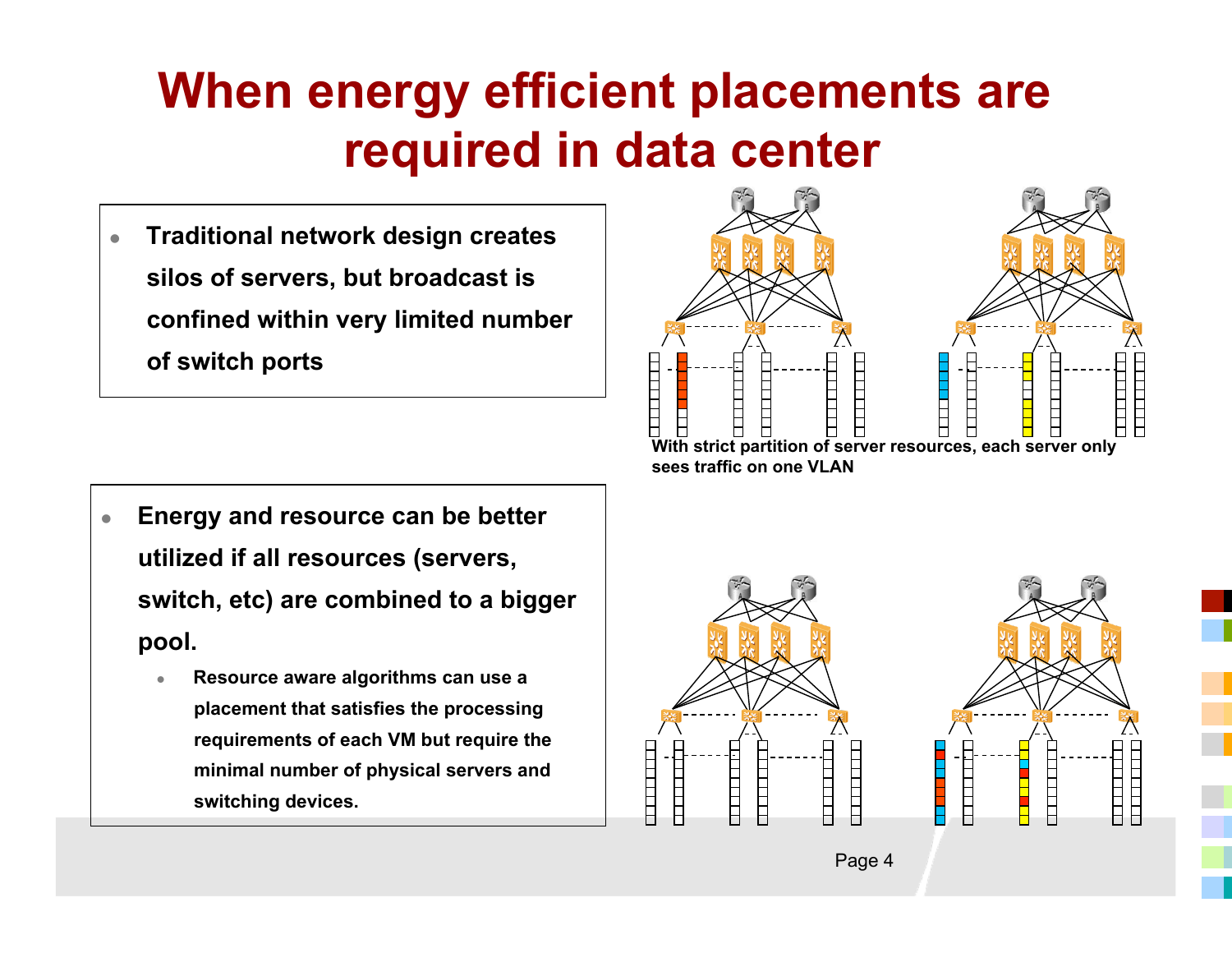## Small subnet is not enough:

- **When energy efficient algorithms are placed, subnets tend to extend throughout the network**
- **Then ARP/ND traffic associated with each subnet is likely to traverse a significant number of links and switches in the network.** 
	- Thus, in the case of the virtualized data center, the partition of the physical network into multiple subnetworks may not confine ARP/ND to a limited number of links/switches as might otherwise be expected.

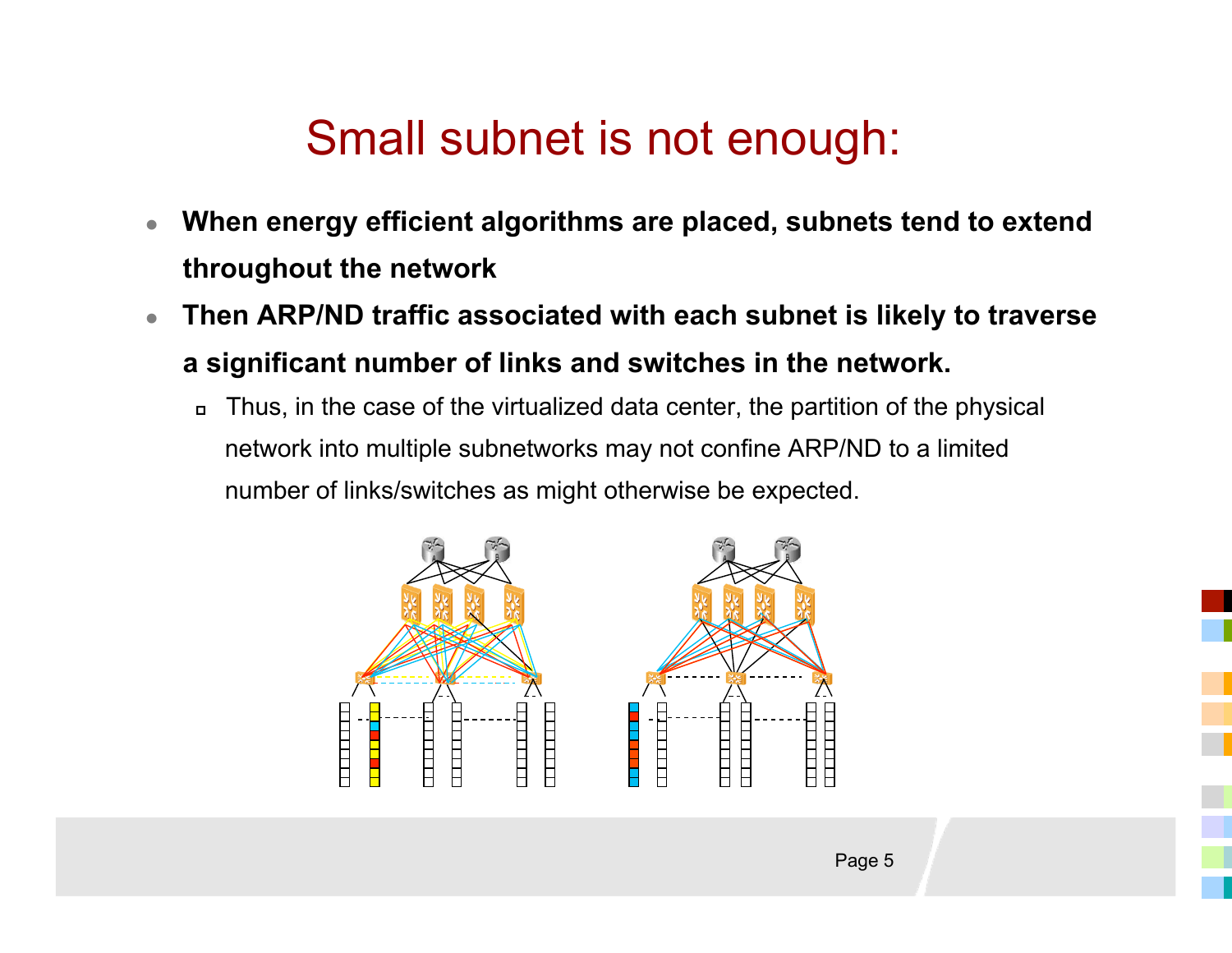#### ARP Problems get worse when VMs migrate

- **Some hosts might be temporarily out of service during transition.** 
	- **Lots of ARP request broadcast messages transmitted from hosts to temporarily out of service hosts.**
	- **Since there is no response from those target hosts**,
		- switch does not learn their path,
		- causing all ARP msgs from various hosts will be broadcasted repetitively.
- **VMs are spawned automatically by VM-manager**
- **Gratuitous ARP broadcast from new location flood to all TOR switches** 
	- **Why:** new TOR doesn't know where target TORs for hosts belonging to the same broadcast domain are located:
	- **Result:** Without any ARP optimization, all TOR will flood the broadcast to all servers underneath.
- **Most hosts don't send anything when leave one location, and some hosts don't send gratuitous ARP when emerging from the new location**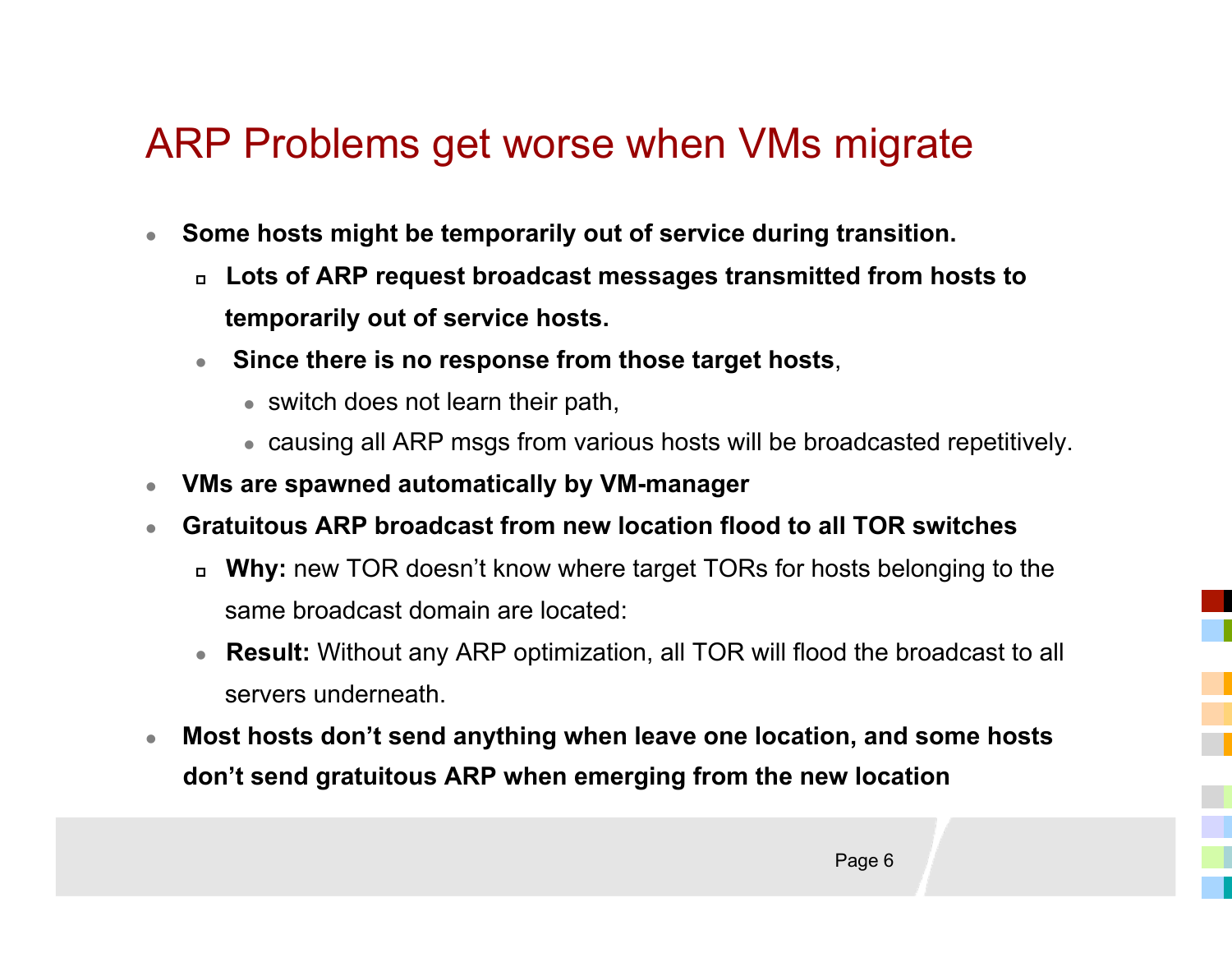### Possible ways to reduce ARP storms

#### **TOR ARP caching and proxy based approach**

- This approach can alleviate some ARP storms bombarding application servers.
- When VMs migrate, this approach has its limitation.

#### **Directory based approach**

In the form of Address Directory or Address Location Directory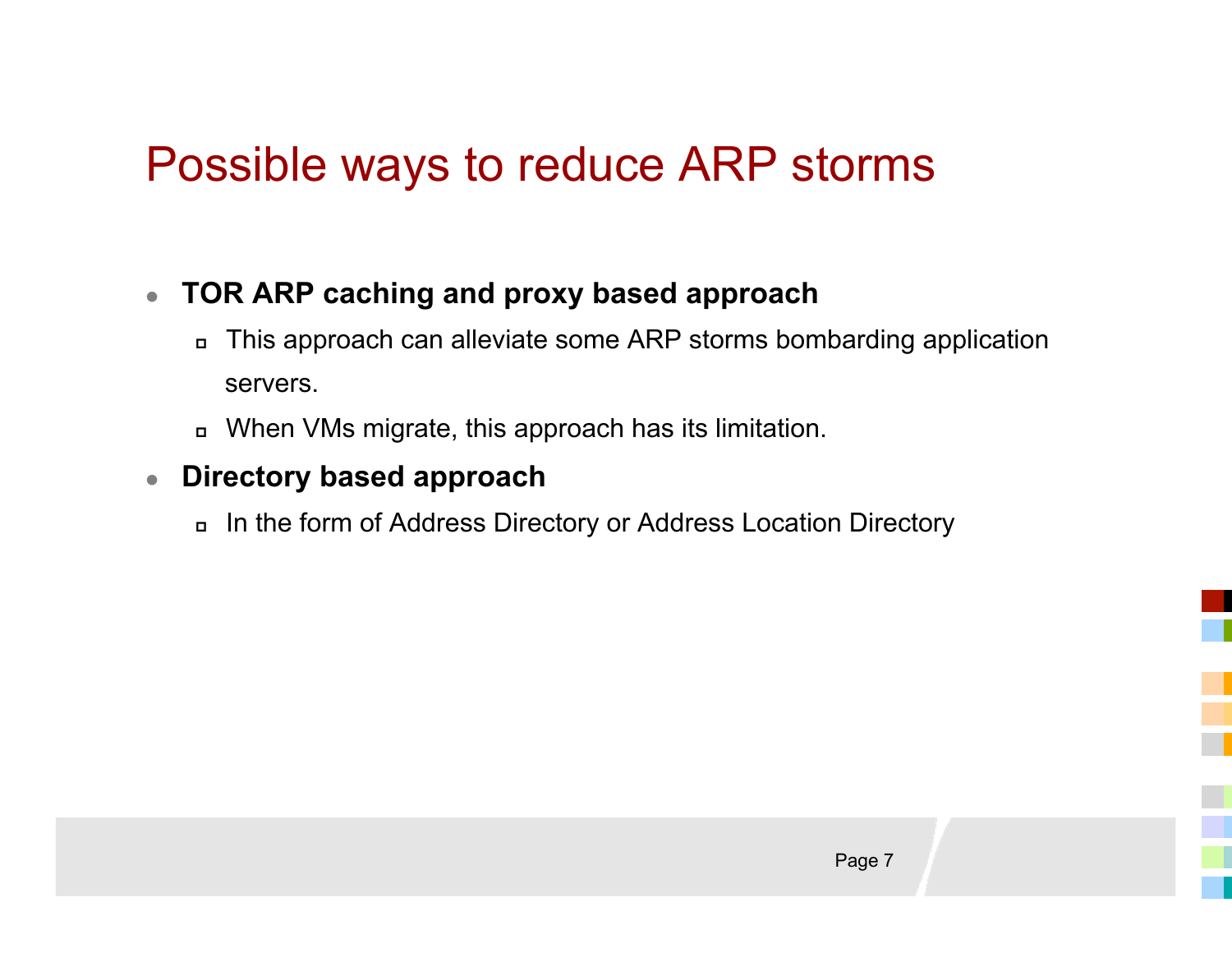### Why Directory Based Approach should be considered for large Data Center

- **Directory based approach, most likely distributed directories, can eliminate a lot of ARP broadcast messages by** 
	- responding to ARP requests and terminate all Gratuitous ARP,
	- sending the target host location information to the Source TOR where requesting host reside (If ARP can be extended):
		- Result: proper Destination can be used for encapsulation from Source TOR to Destination TOR.
- **It is easier to build Address Directories for a data center than for traditional networks because** 
	- there are resource management system(s) managing resources allocation, like loading guest hosts (VM) to a specific server, etc.
	- Information from those management systems can be easily transferred to Address Directories.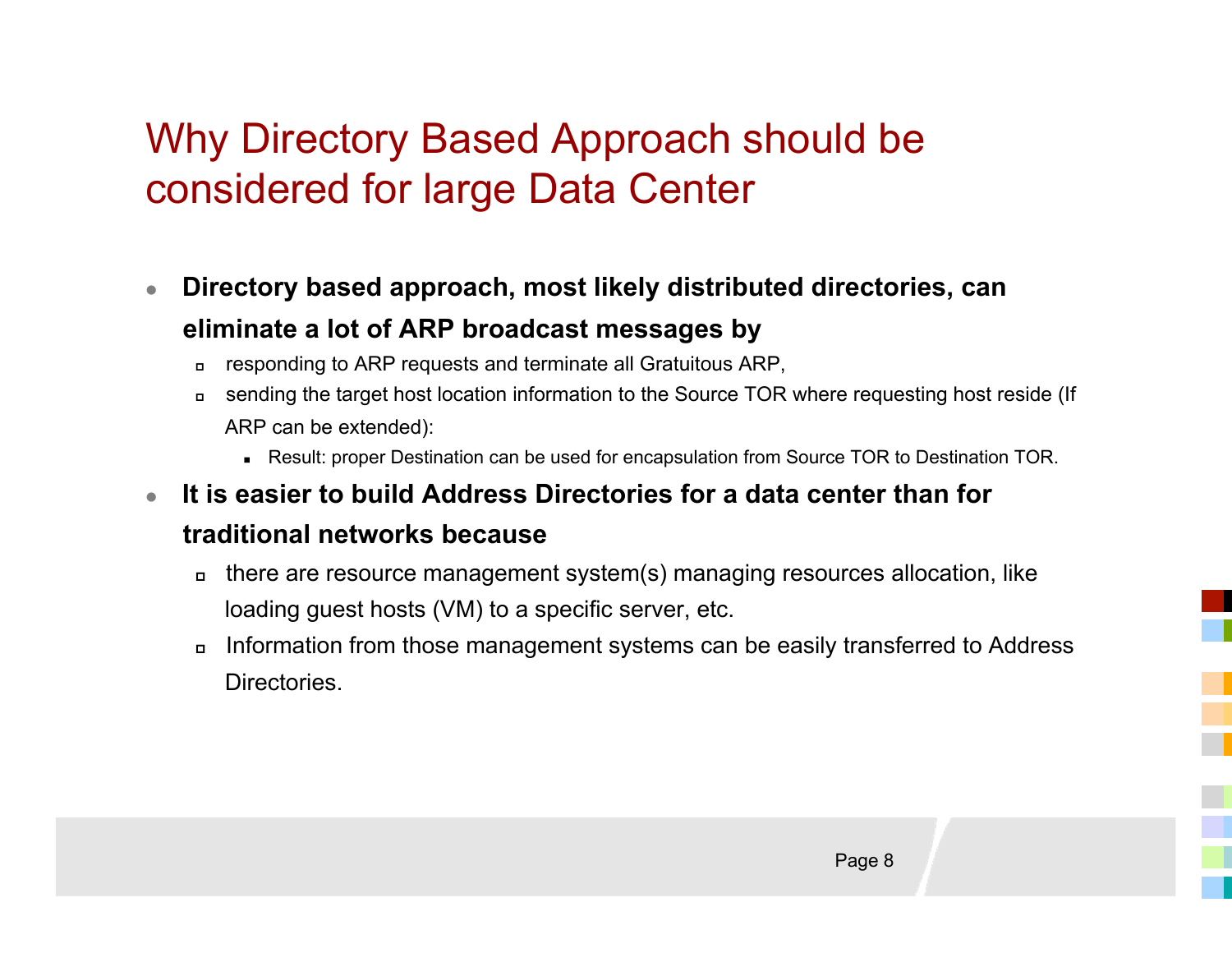# Proposal to IETF: Create a new IETF working group (ARMD)

- **To document the scaling characteristics of ARP (IPv4) and ND (IPv6) with respect to increasing numbers of hosts in data centers,**
- **To identify limitations of ARP and ND in such environments,**
- **To provide design recommendations intended to minimize issues associated with the identified limitations, and**
- **Potentially to develop appropriate solutions to better support data centers with large number of hosts** 
	- To confine the IPv4's ARP broadcast messages to smaller zones
	- To facilitate any type of encapsulation at TOR by allowing Address Directories to send Destination TOR addresses
	- To improve re-direct process (both IPv4 and IPv6) when hosts migrate.
	- To enhance security for detecting/preventing gratuitous ARPs from malicious hosts.